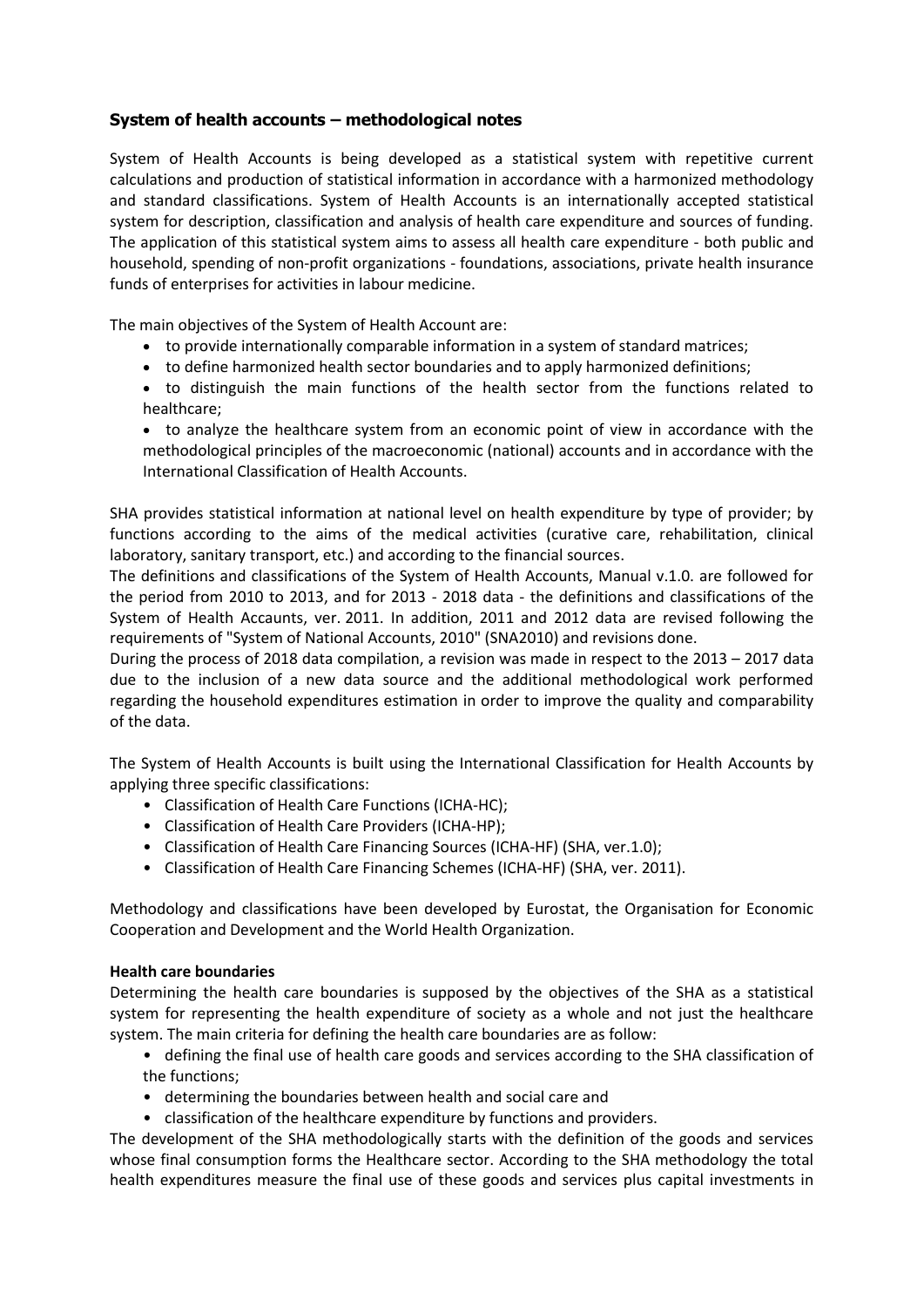institutions providing health services - those where healthcare is a predominant activity. The difference with the system of national accounts is that the health accounts include institutional and analytical statistical units that have functions according to the SHA classification of functions, regardless of whether they are in the statistical practice units of the Health sector as economic activities. All primary and secondary healthcare providers has to be included, regardless of whether they are classified by national statistics as statistical units of the Health sector.

System of Health Accounts is being developed in three subsystems. Subsystems are designed so that the aggregated tables are obtained by a detailed allocation of expenditure by function, by providers and allocation of functions by providers in separate tables.

The total expenditure is the sum of current and capital expenditure.

Total health expenditure includes both expenditure made by the public and private sectors.

The expenditure of the public sector includes general government, including public social security funds:

- Expenses of the state budget;
- Central government ministries and institutions;
- Local government municipalities;
- Social insurance funds National Health Insurance Fund (NHIF) and the National Social Security Institute (NSSI).

According to the methododlogical requirements of the SHA, ver.1.0 the expenditure of the private sector include:

• Individual consumption expenditures of households on regulated payments for medical, dental and dental technical services, supplies, and other therapeutic goods. Also included are the payments in the system of retail trade in pharmacies, optical and sanitary shops.

- Claims paid by the voluntary health insurance companies;
- Expenditures of non-profit institutions serving households as these expenses can not be allocated in detail by functions and by providers, they are allocated to non-classified activities.
- Expenditure of enterprises and organizations for activities related to labour health care for employees.

According to the methodological requirements of the SHA, ver. 2011 expenditures for Voluntary health care insurance and enterprises' and organisations' expenditures for labour medical activities are separated from private sector in a separate Voluntary Health Care Payment Schemes.

## **Classification of healthcare providers (ICHA-HP)**

Classification of healthcare providers aims reclassification of national institutions in the health sector in internationally comparable and relevant categories of providers of health services. Classification of providers of health care services includes units in which the production of health services is a major activity and those in which the production of health care is a secondary activity. As providers of health services in SHA are also classified the households in the case of care for a sick family member and care of nursing type.

Classification of Health Care Functions (ICHA-HC) essentially contains two classification attributes:

- 1. Main purpose/type of medical care or activity:
	- Curative care;
	- Rehabilitation;
	- Ancillary services;
	- Medical goods for patients in outpatient care;
	- Prevention and public health;
	- Administrative costs for health administration and administration of health insurance.

2. Mode of provision

- Inpatient care;
- Outpatient care;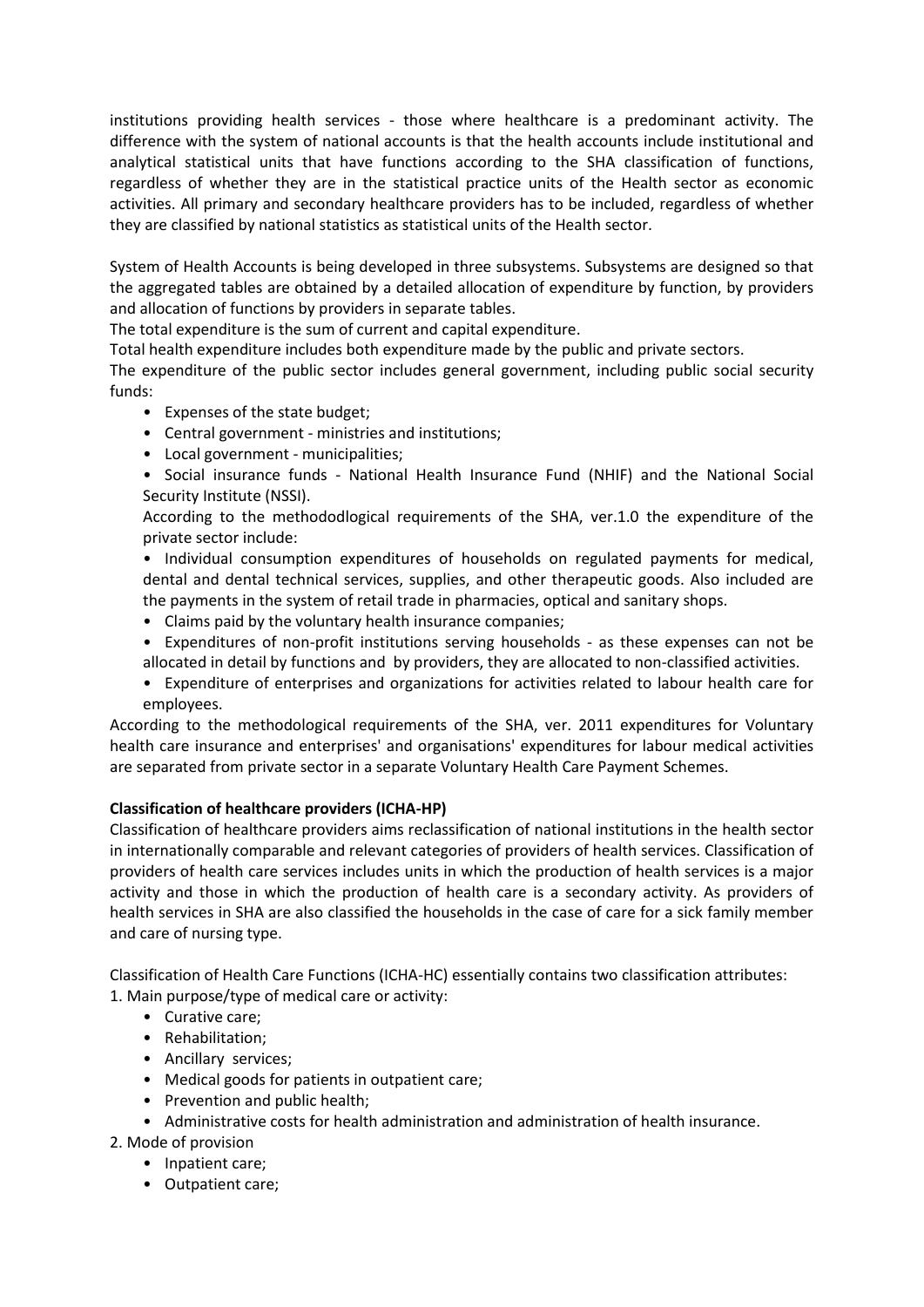- Day care;
- Home based care.

Through this classification the expenditures on personal and collective healthcare goods and services are analysed. Health care combines (includes) personal health services provided directly to the individual and collective health services which relate to the implementation of tasks of public health such as prevention, prophylactic, health administration and health insurance administration.

#### **Data sources:**

• Ministry of Finance – Report on the State Budget Execution of the Republic of Bulgaria, Statement of the Cash Execution of the Budget and detailed information on the Function "Health" expenditures by paragraphs and sub-paragraphs of the Budgetary Classification;

• National Health Insurance Fund - Report on NHIF budget execution; in addition detailed administrative information on the expenses of the NHIF according to the SHA methodology is provided;

• Ministry of Health - Report on MH budget execution; in addition detailed administrative information on the expenses of the MH according to the SHA methodology is provided;

• National Social Security Institute  $-$  "State Social Security"

• Social Assistance Agency at the Ministry of labor and social policy – detailed administrative information on the expenses of the SAA according to the SHA methodology is provided

• Generally the National Accounts estimation on household's individual consumption of health services is taken into account and a cross-validation between results obtained from NSI annual business statistical surveys and national accounts estimate is done. Disaggregation and reclassification of expenditure by providers and functions is done by combined using of data from statistical surveys in the field of business and health statistics as well as Household Budget Survey;

• National accounts - final consumption expenditure of non-profit institutions serving households for Health;

• Business statistical surveys:

1. Accountancy and statistical reports of Private health inshurance funds, by 'medical packages';

2. "Annual report of non-trade enterprises" - accountancy and statistical reports of Health establishments applying double-entry accounting as well as those applying singleentry accounting (that do not prepare balance);

3. Survey on domestic trade - Retale sales by group of goods.

Construction of the System of health accounts is done by usage of "bottom-up" approach, i.e. working with primary data by making a compilation, balance sheet according the three classifications.

Rules of arithmetic and logical sequence hitch between the three subsystems are applied.

## **Household expenditures estimation**

Business statistical surveys (annual records on accountancy and statistical reports) conducted by NSI are the basic data source:

1. All enterprises in the country that submit "Annual report of non-trade enterprises" and are classified in 86, 87 and 32.50 according to the Classification of Economic Activities (NACE.BG-2008) are exhaustively covered.

2. Units are reclassified in specially developed tables in accordance with the Classification of healthcare providers (ICHA-HP). For assessment of the coverage of the units as well as the correct classification of providers according to the methodological requirements of the SHA, information from the NSI exhaustive survey "Inpatient and outpatient health establishments and other health establishments" is used. For establishments outside the business statistical surveys coverage, information is based on expert estimation.